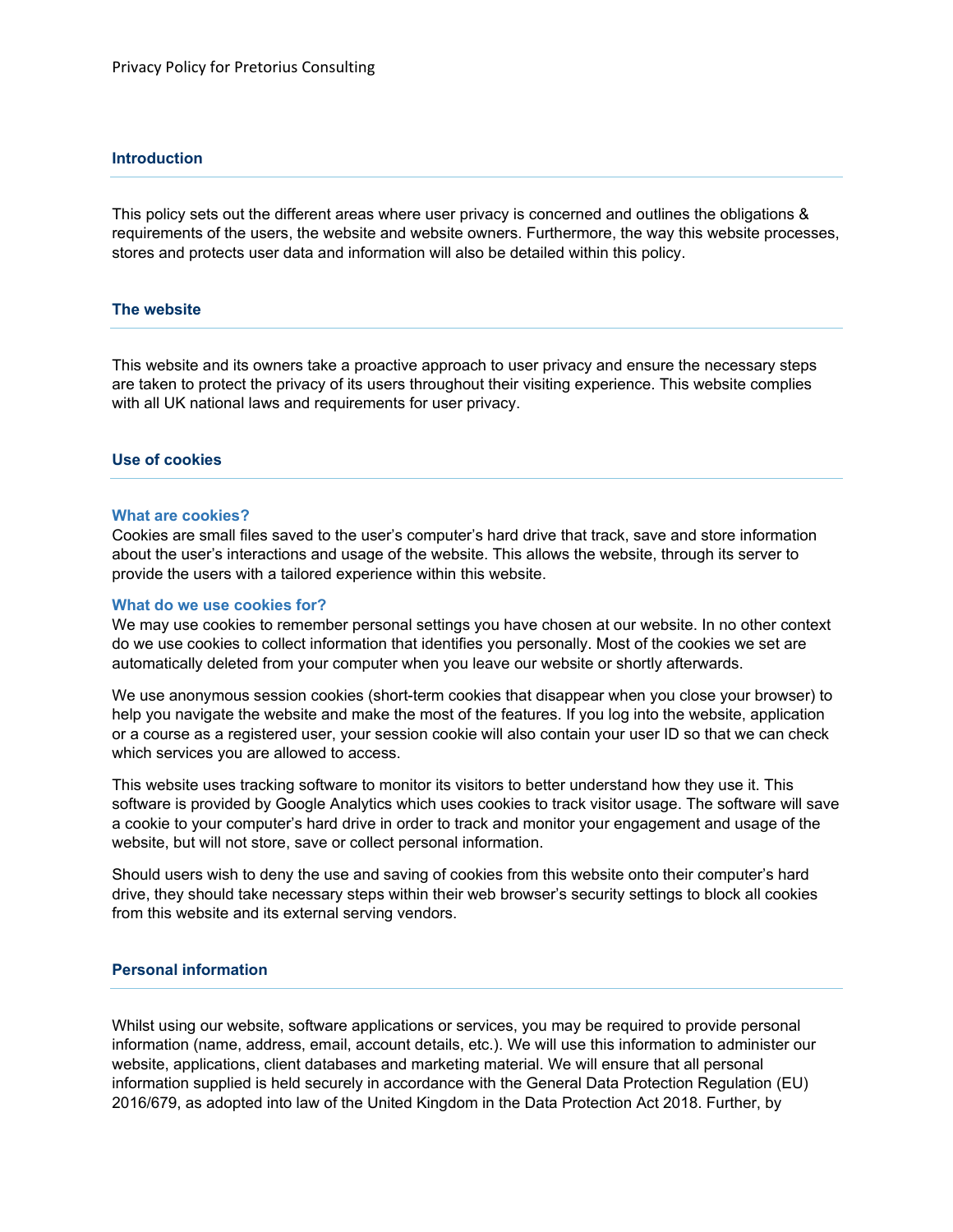providing telephone, and email details, you consent to Pretorius Consulting contacting you using that method. You have the right at any time to request a copy of the personal information we hold on you. Should you wish to receive a copy of this, or would like to be removed from our database, please contact us at [info@preconsulting.no](mailto:info@preconsulting.no) .

## **Information collection and use**

## **How do we collect information?**

Pretorius Consulting collects information in two possible ways:

*a. When you directly give it to us ("Directly Provided Data")*

When you sign up for our site, purchase our products or communicate with us, you may choose to voluntarily give us certain information – for example, by filling in text boxes or completing registration forms. All this information requires a direct action by you at that time in order for us to receive it.

*b. When you give us permission to obtain from other accounts ("User Authorised Data")*

Depending on your settings or the privacy policies for other online services, you may give us permission to obtain information from your account with those other services. For example, this can be via social media or by choosing to send us your location data when accessing our website from your smartphone.

## **How long do we keep your data for?**

Pretorius Consulting will not retain your personal information longer than necessary. We will hold onto the information you provide either while your account is in existence, or as needed to be able to provide the Services to you, or (in the case of any contact you may have with our Customer Care team) for as long as is necessary to provide support-related reporting and trend analysis only.

If legally required or if it is reasonably necessary to meet regulatory requirements, resolve disputes, prevent fraud and abuse, or enforce our Terms and Conditions, we may also retain some of your information for a limited period of time as required, even after you have closed your account or it is no longer needed to provide the Services to you.

### **Registration forms**

Pretorius Consulting will not sell or rent your personally identifiable information, gathered as a result of filling out the site registration form, to anyone.

### **Choosing how we use your data**

We understand that you trust us with your personal information and we are committed to ensuring you can manage the privacy and security of your personal information yourself.

With respect to the information relating to you that ends up in our possession, and recognising that it is your choice to provide us with your personally identifiable information, we commit to giving you the ability to do all of the following: